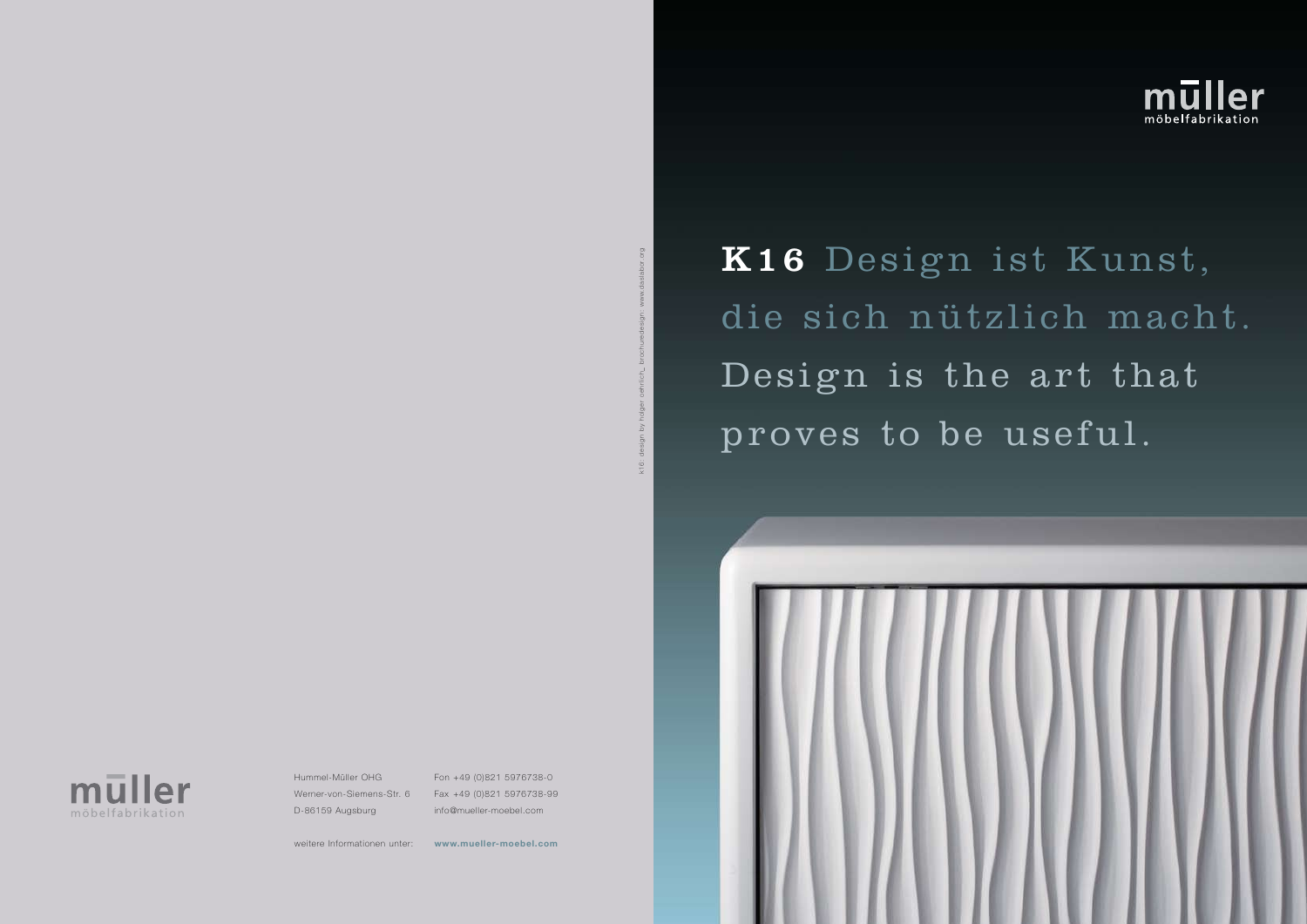Aufgeräumt: ein fantastisch relaxter Zustand, jedenfalls mit unserer Sideboard Kollektion K16. Die klare Linie und ausgewogene Proportionen sorgen für eine sehr elegante Optik, ob "schwebend" an der Wand montiert oder frei stehend auf polierten Aluminiumkufen. Für den Korpus haben wir Metall verwendet, die Hängeschiebetüren sind aus MDF, wahlweise glatt mit Griffmulden oder mit fließendem Wellenrelief. Sieht gut aus, fasst sich wunderbar an – ein modernes, entspanntes Möbel.

K<sub>16</sub> | SIDEBOARD S<sub>2</sub>

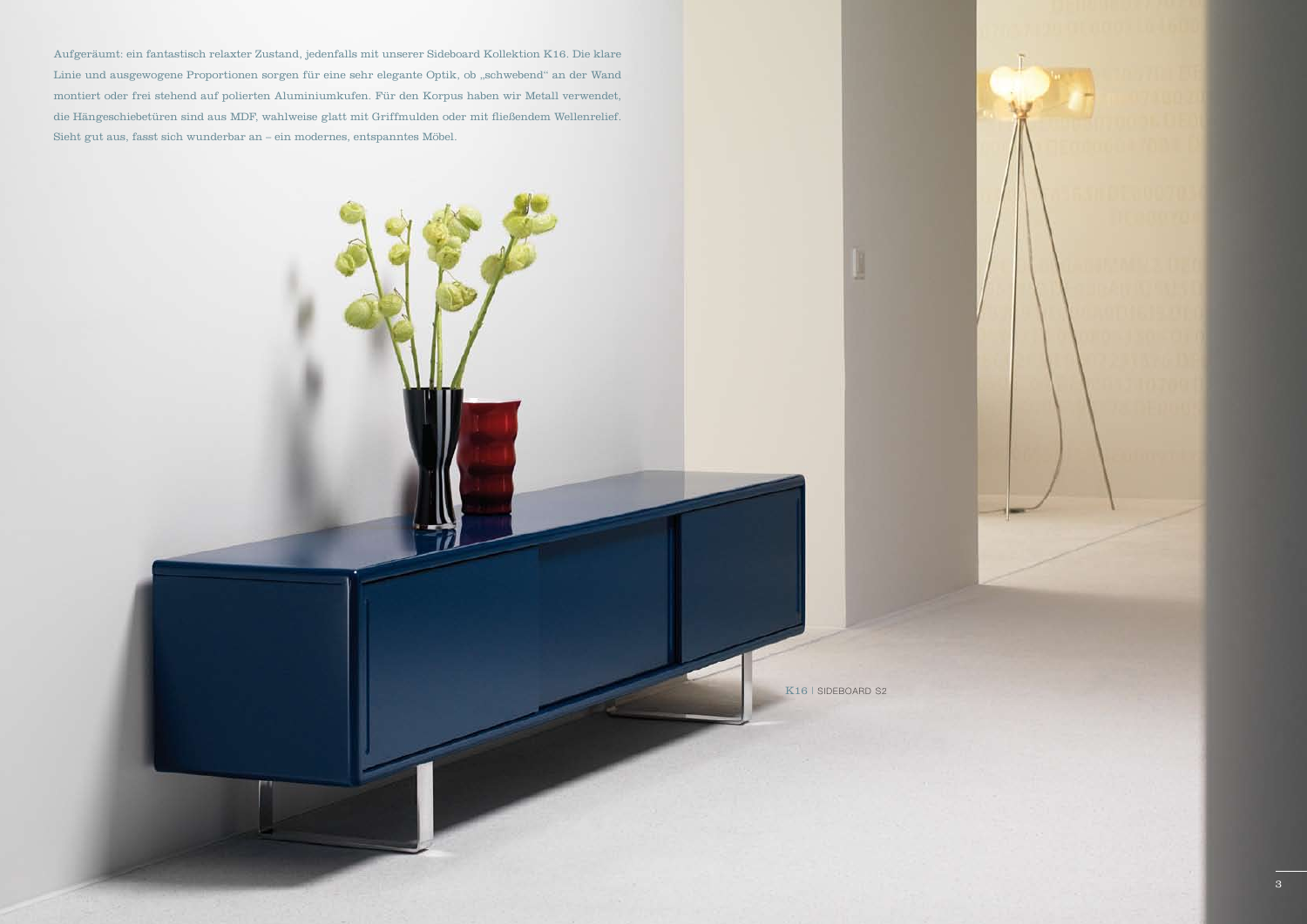## NL00002TE Tidy: a fantastic relaxed state with our sideboard collection K16 in any case. The clear lines and balanced

proportions create a very elegant look, whether assembled "floating" on the wall or free-standing on polished aluminium runners. We have used metal for the body; the suspended sliding doors are made from MDF, with a choice of a smooth finish with recessed grips or with a flowing wave pattern. It looks good, is wonderful to the touch – a modern laid-back piece of furniture.



K16 | SIDEBOARD S4-11